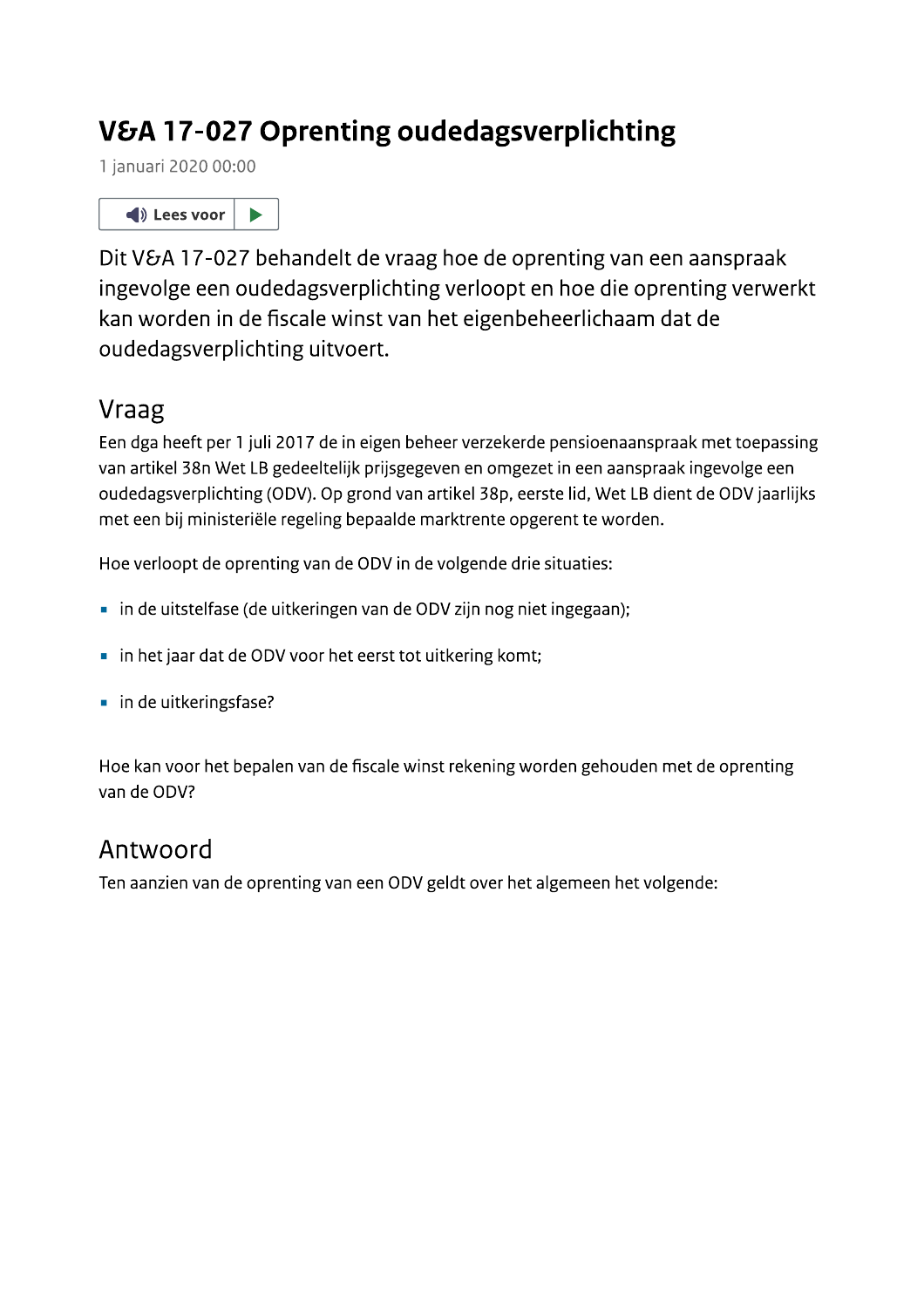- De ODV wordt jaarlijks verhoogd met een bij ministeriële regeling bepaalde marktrente. De voor de oprenting van de ODV te gebruiken marktrente is opgenomen in artikel 12.3a van de Uitvoeringsregeling loonbelasting 2011 (URLB). Per 1 januari 2020 is deze marktrente vastgesteld op -0,107%. V&A 19-007 gaat in op de gevolgen van het negatieve marktrentepercentage voor het oprenten van een ODV.
- In de uitstelfase (de uitkeringen zijn nog niet ingegaan) wordt de ODV steeds opgerent nadat een jaar is verstreken. Het is in de uitstelfase echter ook mogelijk om de ODV steeds aan het eind van het boekjaar van het eigenbeheerlichaam op te renten. Indien de in eigen beheer verzekerde pensioenaanspraak in de loop van het boekjaar is omgezet in een ODV, zal bij oprenting van de ODV aan het eind van het boekjaar van het eigenbeheerlichaam de eerste oprentingsperiode korter zijn dan twaalf maanden;
- Wanneer de oprentingsperiode in twee kalenderjaren valt, wordt het oprentingspercentage bepaald op het gewogen gemiddelde van de marktrentepercentages van artikel 12.3a URLB voor de betreffende kalenderjaren (zie de brief van de Staatssecretaris van Financiën van 3 november 2016 met antwoorden op tijdens het wetgevingsoverleg van 31 oktober 2016 gestelde vragen, kamerstukken 34 552, nr. 19, p. 43 和);
- In het jaar waarin de ODV-termijnen ingaan, wordt de ODV, voorafgaand aan de vaststelling van de omvang van de eerste termijn, tot de ingangsdatum opgerent;
- Nadat de ODV-termijnen zijn ingegaan, wordt de ODV steeds na verloop van één jaar opgerent. De grondslag voor oprenting is het bedrag van de ODV nadat daarop de vervallen termijn (en) in mindering is (zijn) gebracht.

Hieronder wordt een en ander verduidelijkt aan de hand van een aantal voorbeelden per geschetste situatie.

### Voorbeelden oprenting ODV in de uitstelfase

### Oprenten ODV op omzettingsverjaardag (de dag waarop precies één, twee of n jaar is verstreken na omzetten van het pensioen in eigen beheer in een ODV)

- De in eigen beheer verzekerde pensioenaanspraak is op 1 juli 2017 met toepassing van artikel 38n Wet LB gedeeltelijk prijsgegeven en omgezet in een ODV;
- De oprenting van het ODV-saldo (vóór ingang van de ODV-termijnen) vindt plaats op de omzettingsverjaardag: 1 juli.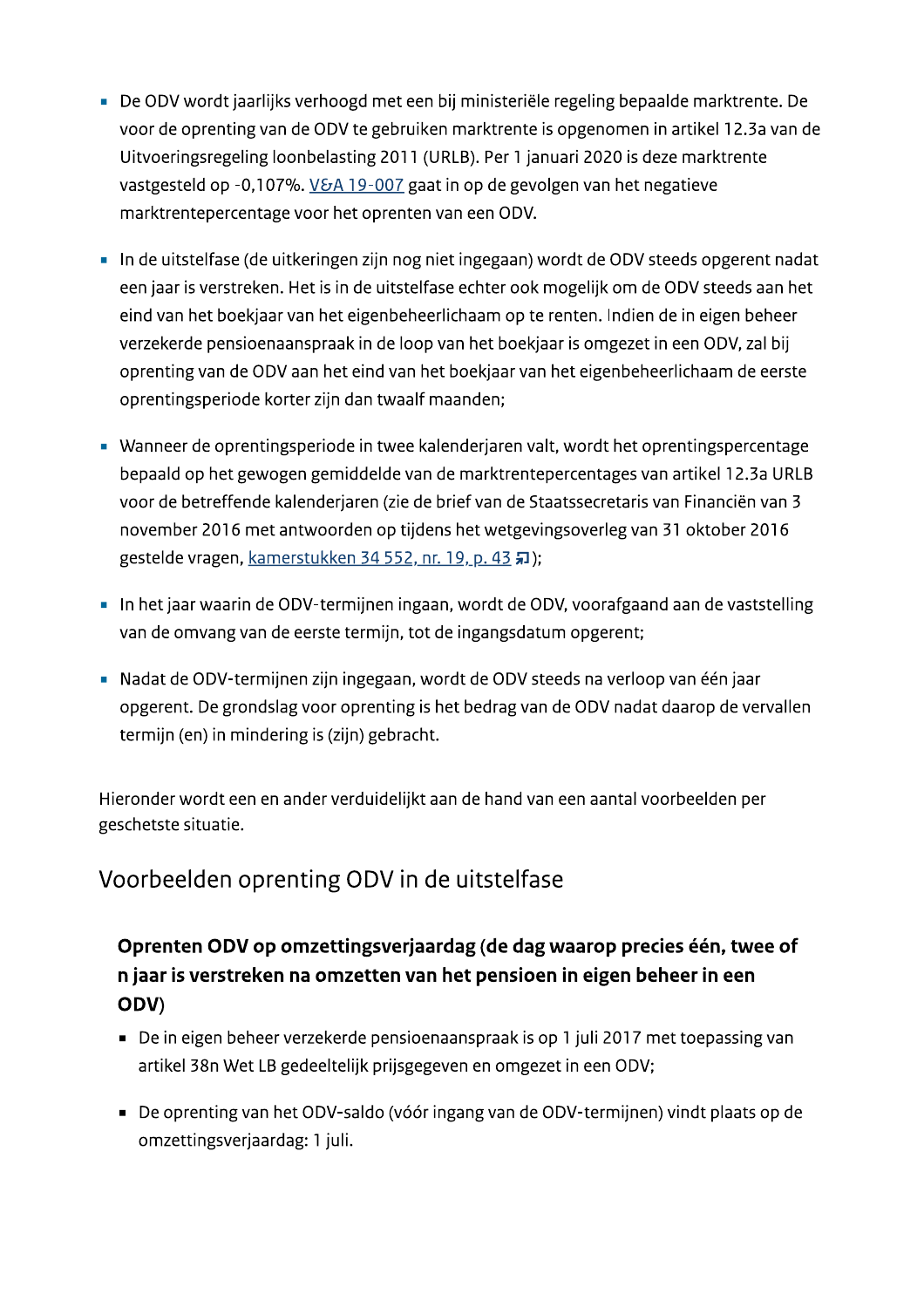Ingeval de ODV-termijnen nog niet zijn ingegaan, heeft de eerste oprenting van de ODV plaatsgevonden op 1 juli 2018. Het oprentingspercentage is het gewogen gemiddelde van het voor 2017 en het voor 2018 in artikel 12.3a URLB opgenomen marktrentepercentage (gemiddeld u-rendement 2016 respectievelijk 2017).

#### Oprenten ODV per balansdatum van het eigenbeheerlichaam

- De in eigen beheer verzekerde pensioenaanspraak is op 1 juli 2017 met toepassing van artikel 38n Wet LB gedeeltelijk prijsgegeven en omgezet in een ODV;
- Het boekjaar van het eigenbeheerlichaam loopt van 1 januari tot en met 31 december.
- De oprenting van het ODV-saldo (vóór ingang van de ODV-termijnen) vindt plaats aan het einde van het boekjaar van het eigenbeheerlichaam: 31 december.

De eerste (tijdsevenredige) oprenting van de ODV heeft plaatsgevonden op 31 december 2017. Het oprentingspercentage is het in artikel 12.3a URLB voor 2017 opgenomen marktrentepercentage (gemiddeld u-rendement 2016).

### Voorbeelden oprenting ODV in het jaar waarin de ODV voor het eerst tot uitkering komt

### Oprenten ODV per omzettingsverjaardag

- De oprenting van het ODV-saldo heeft in de uitstelfase steeds plaatsgevonden op de omzettingsverjaardag, zijnde 1 juli;
- De ODV-termijnen gaan in op 1 maart 2020.

Bij ingang van de ODV-termijnen moet het ODV-saldo eerst worden opgerent voor de sinds de laatste omzettingsverjaardag verstreken periode (1 juli 2019 tot 1 maart 2020). Het oprentingspercentage is het gewogen gemiddelde van het voor 2019 en het voor 2020 in artikel 12.3a URLB opgenomen marktrentepercentage (gemiddeld u-rendement 2018 respectievelijk 2019).

### Oprenten ODV per balansdatum van het eigenbeheerlichaam